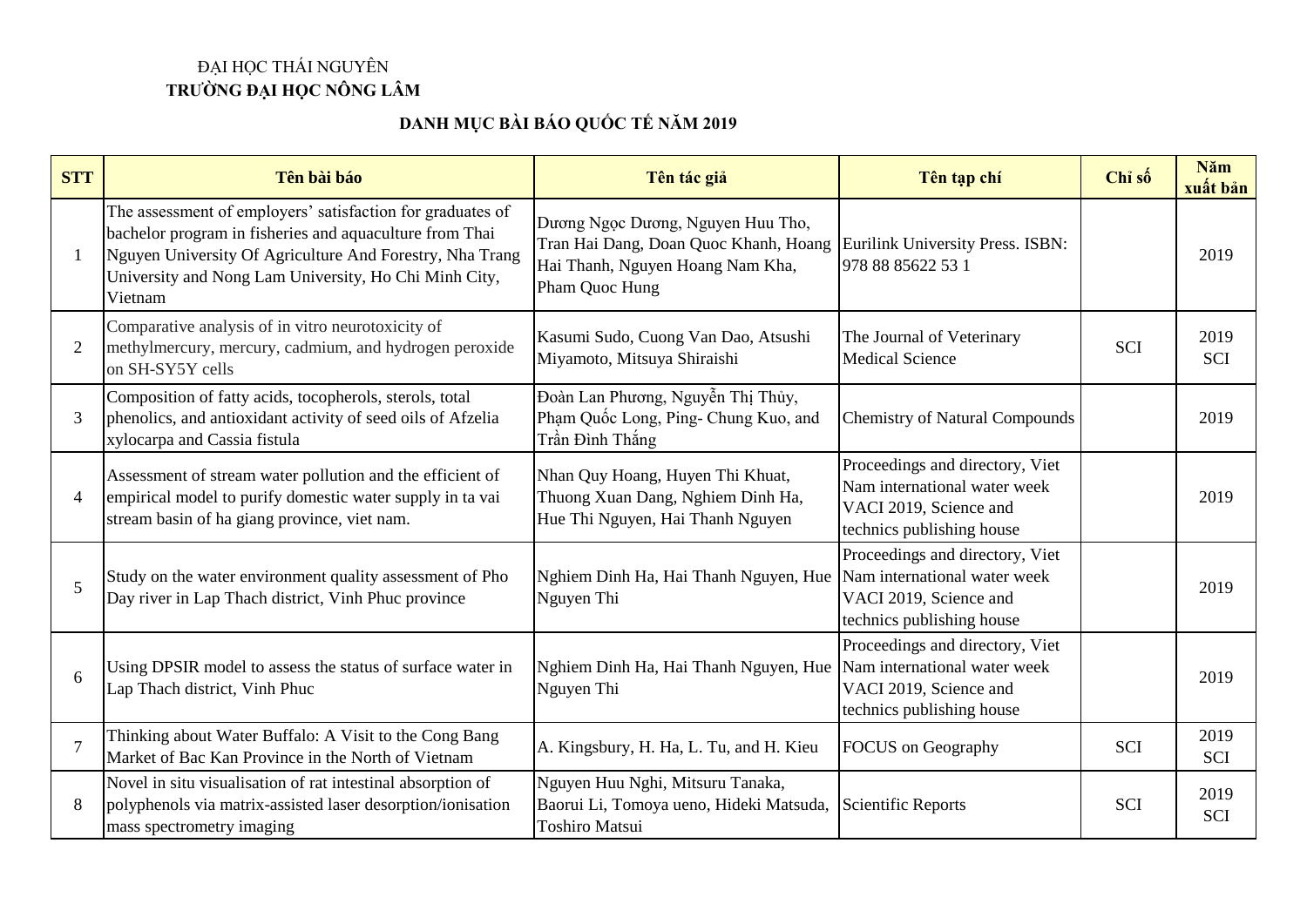| 9  | Language Learning Strategies of EFL freshmen                                                                                                                                                             | Bùi Thị Kiều Giang                                                                                                               | Arab World English Journal<br>(Trong danh mục Thomson<br>Reuteurs) | <b>SCI</b>             | 2019<br><b>SCI</b> |
|----|----------------------------------------------------------------------------------------------------------------------------------------------------------------------------------------------------------|----------------------------------------------------------------------------------------------------------------------------------|--------------------------------------------------------------------|------------------------|--------------------|
| 10 | A New Architecture of Energy Hubs for Animal Farms with<br><b>Distributed Energy Resources</b>                                                                                                           | Nguyễn Minh Ý, Phạm Diệu Thùy                                                                                                    | International Journal of<br><b>Emerging Electric Power Systems</b> | 0,440                  | 11/2019            |
| 11 | Observations of threatened Asian box turtles (Cuora spp.) on<br>trade in Vietnam                                                                                                                         | Phạm Văn Thông, Nguyễn Thu Quyên                                                                                                 | Herpetological Journal                                             | Q <sub>3</sub>         | 7/2019             |
| 12 | Effects of Pesticides on Vegetative Growth and Fruit Yield<br>of Seedless Mandarin at the Basic Design Period in Thai<br>Nguyen Province, Vietnam                                                        | Nguyễn Minh Tuấn Ha Minh Tuan, Luan<br>Thi Dep, Nguyen Ngoc Lan                                                                  | Journal of Experimental<br><b>Agriculture International</b>        | Q2                     | 2019               |
| 13 | First report of molecular characterization of Fusarium<br>proliferatum associated with root rot disease of Indian<br>mulberry (Morinda officinalis How.) in Viet Nam                                     | Dương Thị Nguyên, Nguyễn Chí Hiểu,<br>Hoàng Thị Bích Thảo, Trịnh Xuân Hoạt                                                       | Archives Of Phytopathology And<br><b>Plant Protection</b>          | 0,56<br>Q <sub>3</sub> | 2019               |
| 14 | Biological control of fusarium root rot of Indian mulberry<br>(Morinda officinalis How.) with consortia of agriculturally<br>important microorganisms in Vietnam                                         | Dương Thị Nguyên, Nguyễn Chí Hiểu,<br>Nguyễn Văn Hưng, Hoàng Thị Bích Thảo,<br>Keswani Chetan, Phạm Văn Toản, Trịnh<br>Xuân Hoat | Chemical and Biological<br>Technologies in Agriculture             | 2,780                  | 2019               |
| 15 | In vitro and field responses of various active ingredients to<br>Fusarium proliferatum species which causes Fusarium root<br>rot disease in Indian mulberry (Morinda officinalis How.) in<br>Thai Nguyen | Dương Thị Nguyên, Nguyễn Thị Như<br>Hoa, Lê Thị Kiều Oanh, Đặng Kim Tuyến,<br>Nguyễn Chí Hiểu, Dương Sơn Hà, Tô Thị<br>Ngân      | Vietnam Journal of Science and<br>Technology                       |                        | 2019               |
| 16 | Camellia sinensis Tea and Cancer Risk: A Systematic<br>Review                                                                                                                                            | Lê Quang Ung, Liang-Horng Lay, Ming-<br>Chang Wu                                                                                 | Journal of Ayurvedic and Herbal<br>Medicine                        | 5,692                  | 2019               |
| 17 | Research on growth and development of new hybrid maize<br>varieties in the Spring of 2018 at some provinces in Northern<br>and North Central region                                                      | Trần Trung Kiên, Kieu Xuan Dam, Le<br>Thi Thu                                                                                    | TNU Journal of Science and<br>Technology                           |                        | 2019               |
| 18 | Management of Phytophthora palmivora disease in Citrus<br>reticulata with chemical fungicides                                                                                                            | N. M. Chi, P. Q. Thu, H. B. Nam, D. Q.<br>Quang, L. V. Phong, N. D. Van, T. T.<br>Trang, T. T. Kien, T. T. T. Tam, B. Dell       | Journal of General Plant<br>Pathology                              | 0,974                  | 2019               |
| 19 | A comparison of the production of polyphenol contents and<br>the expression of genes involved in Vietnamese tea cultivars                                                                                | Hoang T.T.Y, Luu H.L, Duong, T.D.,<br>nguyen H.D, Huynh T.T.H.                                                                   | <b>International of Redearch Journal</b>                           |                        | 2019               |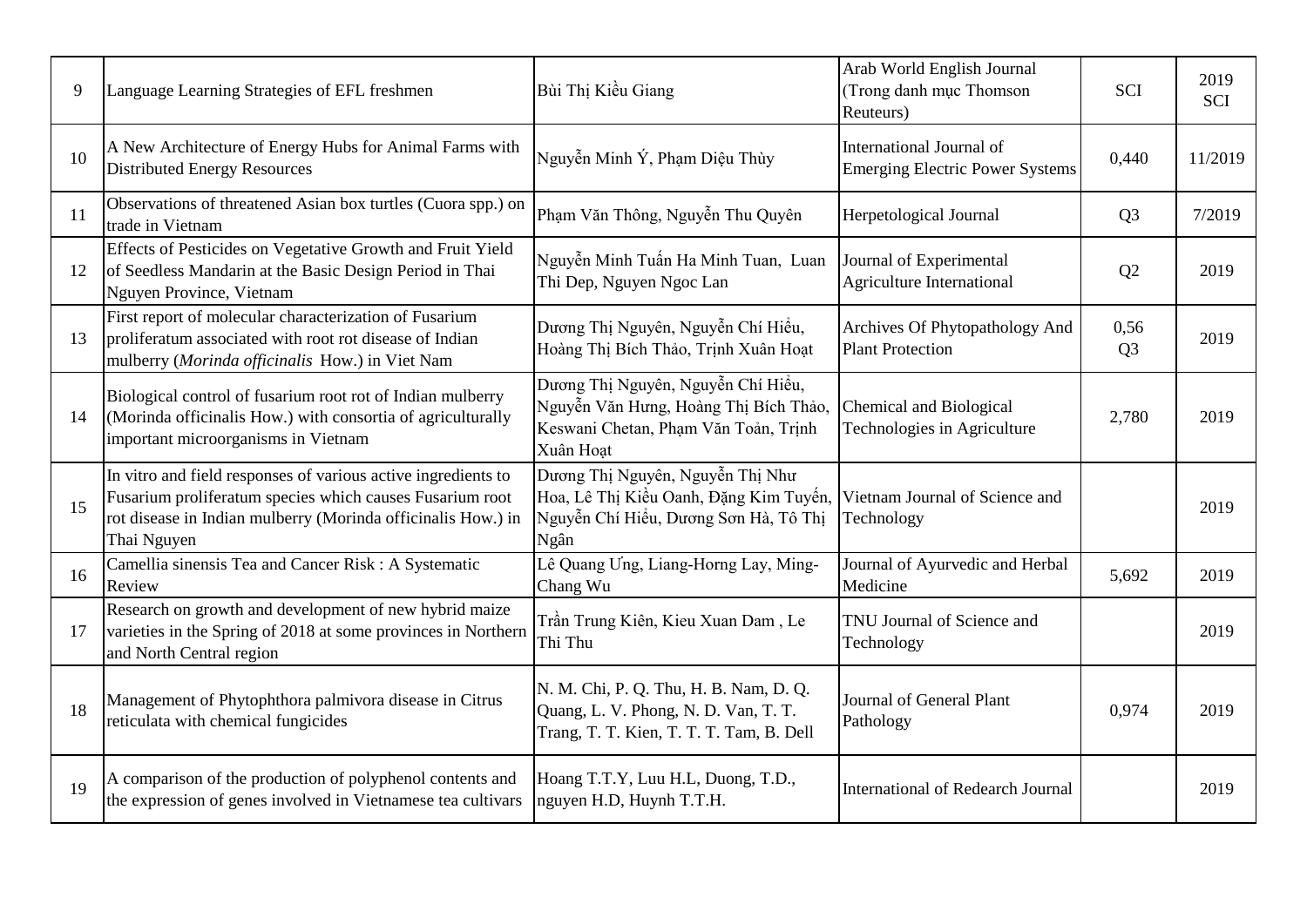| 20 | Using FeO-constituted iron slag wastes as heterogeneous<br>catalyst for Fenton and ozonation processes to degrade<br>Reactive Red 24 from aqueous solution | Huu Tap Van, Lan Huong Nguyen, Trung<br>Kien Hoang, Thi Pha Tran, Anh Tuan Vo,<br>T.T. Pham, X.C. Nguyen                                            | Separation and Purification<br>Technology                                        | 5,774                  | 2019    |
|----|------------------------------------------------------------------------------------------------------------------------------------------------------------|-----------------------------------------------------------------------------------------------------------------------------------------------------|----------------------------------------------------------------------------------|------------------------|---------|
| 21 | Flood Forecast by a deep learning method at son tay station<br>on the Red River of Vietnam                                                                 | Hoàng Quý Nhân, Đỗ Thị Lan, Nguyễn<br>Xuân Hoài                                                                                                     | Integrated land & Water<br>management and Climate change<br>in Vietnam and Japan |                        | 11/2019 |
| 22 | Assesment of Ta Vai Spring water quality and the posibility<br>for domestic water supply use.                                                              | Đỗ Thị Lan, Hoàng Quý Nhân                                                                                                                          | Integrated land & Water<br>management and Climate change<br>in Vietnam and Japan |                        | 11/2019 |
| 23 | The use soil as the adsorbent to understand the capacity<br>toward copper ions adsorption                                                                  | Nguyễn Thanh Hải, Trịnh Đình Trung,<br>Pham Xuân Núi                                                                                                | International Journal of<br>Agriculture & Environmental<br>Research              | 1,470                  | 8/2019  |
| 24 | A simple route for electrochemical glucose sensing using<br>background current subtraction of cyclic voltammetry<br>technique                              | Nguyễn Quốc Dũng, Trần Thị Thùy<br>Dương, Trần Đại Lâm, Đặng Đức Dũng,<br>Nguyễn Nhật Huy, Đặng văn Thành                                           | Journal of Electroanalytical<br>Chemistry                                        | 3,807                  | 2019    |
| 25 | A hybrid method for solving variational inequalities over the<br>common fixed point sets of infinite families of nonexpansive<br>mappings in Banach spaces | Nguyen Thi Thu Thuy, Pham Thanh Hieu<br>(corresponding author)                                                                                      | Optimization                                                                     | IF: 1.206<br>(ISI, Q1) | 7/2019  |
| 26 | Compliance of education journals in Vietnam with the<br>minimum criteria to be indexed in the ASEAN Citation<br><b>Index and ScopusA</b>                   | Trần Trung, Nguyễn Thị Mỹ Lộc, Nghiêm<br>Thị Thanh, Lê Thị Thu Hiền, Nguyễn Hữu<br>Cương, Lã Phương Thúy, Nguyễn Tiến<br>Trung, Nguyễn Thị Thu Hằng | Tạp chí Science Editing                                                          | Scopus Q3              | 8/2019  |
| 27 | Chapter 7. Scientific publishing: the point of no return                                                                                                   | Hong-Kong T. Nguyen, Thu-Hang T.<br>Nguyen, Manh-Toan Ho, Manh-Tung Ho,<br>Quan-Hoang Vuong                                                         | De Gruyter                                                                       |                        | 2019    |
| 28 | Factors affecting academic performance of first-year<br>university students: A case of a Vietnamese university                                             | Nguyễn Thị Thu Hằng*, Lê Thị Thu Hiền,<br>Lã Phương Thúy, Lê Thị Tuyết Trinh,<br>Nguyễn Thị Nhị, Nguyễn Thụy Phương<br>Trâm, Trần Trung             | International Journal of<br><b>Education and Practice</b>                        | Q <sub>3</sub>         | 2019    |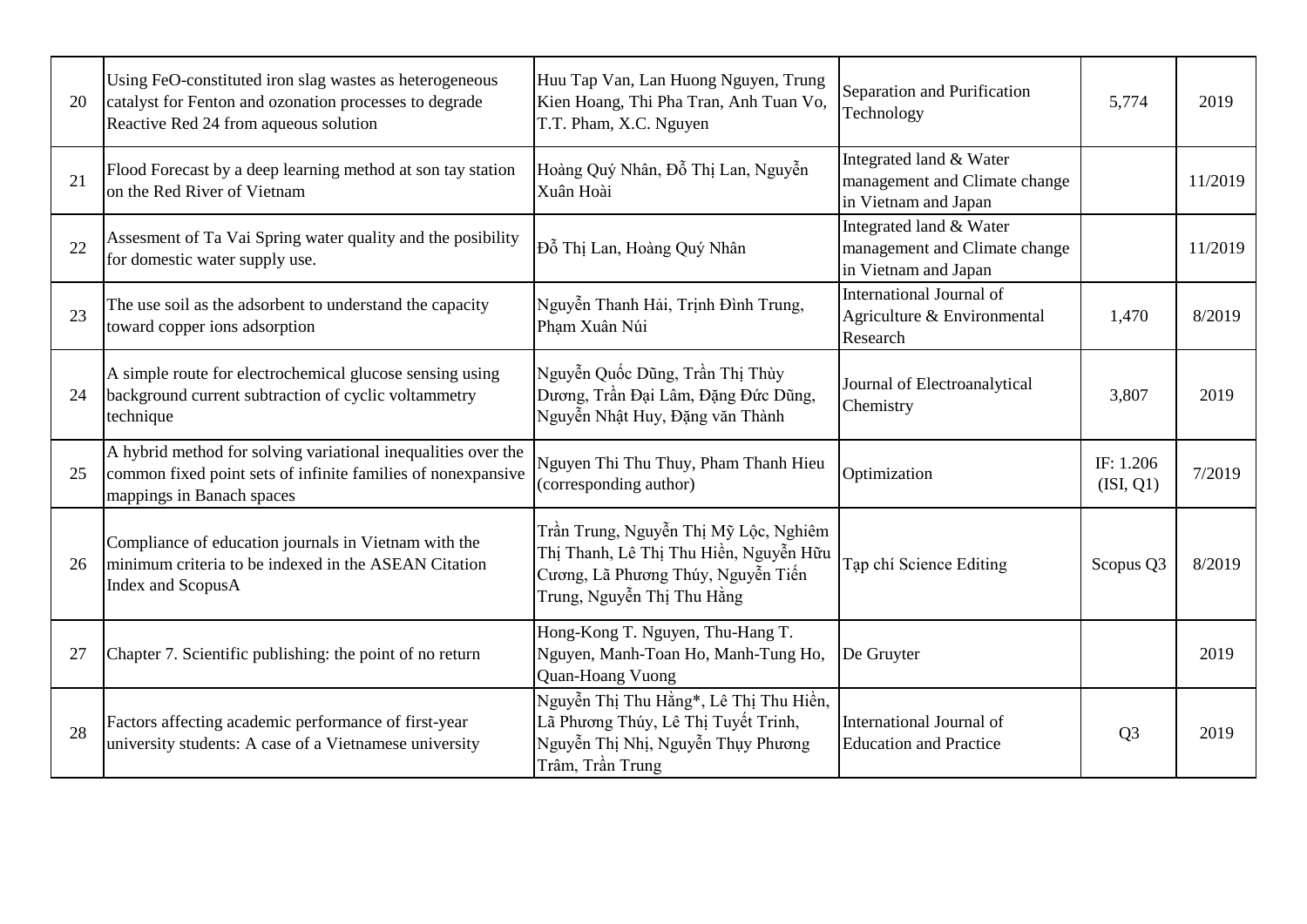| 29 | Build qualities and competencies for students through<br>activities experience                                                                                               | Phí Thị Hiếu, Nguyễn Đỗ Hương Giang,<br>Khuyen Le Van                                                                                                      | Proceedings of the International<br>Scientific and Practical<br>Conference on Digital Economy |               | 12/2019   |
|----|------------------------------------------------------------------------------------------------------------------------------------------------------------------------------|------------------------------------------------------------------------------------------------------------------------------------------------------------|-----------------------------------------------------------------------------------------------|---------------|-----------|
| 30 | Facilitating objective forest land use decisions by site<br>classification and tree growth modelling: a case study from<br>Vietnam.                                          | Nguyễn Đăng Cường, Mues Volker and<br>Köhl Michael                                                                                                         | Forest - Biogeosciences and<br><b>Forestry Journal</b>                                        | 1.42          | 2019      |
| 31 | Impact of forestry policies to the livelihood of ethnic<br>minorities in Bac Kan province                                                                                    | Kiều Thị Thu Hương, Trần Quốc Hưng,<br>Tran Cuong, Bui Thi Minh Hang,<br>Aaron Kingsbury, Dang Kim Vui                                                     | Kỷ yếu hội thảo Khoa học Quốc<br>tế (Nhà xuất bản Khoa học tự<br>nhiên và Công nghệ)          |               |           |
| 32 | Contribution of acacia (Acacia mangium species) to<br>household income in Vietnam: A case study from Bac Kan<br>province                                                     | Trần Cương, KieuThi Thu Huong, Tran<br>Thi Quy Chinh, Yi Xie, Tran Quoc Hung                                                                               | Kỷ yếu hội thảo Khoa học Quốc<br>tế (Nhà xuất bản Khoa học tự<br>nhiên và Công nghệ)          |               |           |
| 33 | Indigenous knowledge and climate change adaptation of<br>ethnic minorities in the mountainous regions of Vietnam: a<br>case study of Dao people in Bac kan province          | Hồ Ngọc Sơn                                                                                                                                                | Agricultural systems                                                                          | 4.0           | 2019      |
| 34 | Motivation and barriers to access to formal credit of primary<br>cinnamon producers from the perspective of value chain<br>development in Northwestern Vietnam               | Đỗ Xuân Luận, N/A                                                                                                                                          | Journal of Agribusiness in<br>Developing and Emerging<br>Economies                            | Q2            | 12/2019   |
| 35 | Thinking about Water Buffalo: A Visit to the Cong Bang<br>Market of Bac Kan Province in the North of Vietnam                                                                 | Aaron Kingsbury, Hà Thị Hồng, Lê Minh<br>Tú, Kiều Thị Thu Hương                                                                                            | <b>FOCUS</b> on Geography                                                                     | <b>SCOPUS</b> | 2019      |
| 36 | Patterns and Strength of Pollen Tube Arrest in<br>Self-incompatible Citrus Accessions (Rutaceae)                                                                             | Binh Xuan NGO, Thuc Dat CHU, Akira<br>WAKANA, Tri Thuc BUI, Dung Tien<br>NGUYEN, Tinh Thi NGUYEN, Ha Thu<br>NGUYEN, Jung-Hee KIM and Kaori<br><b>SAKAI</b> | J. Fac. Agr., Kyushu Univ                                                                     | 0.3           | 2019      |
| 37 | High daytime temperature induces male sterility with<br>developmental<br>defects in male reproductive organs of Arabidopsis                                                  | Nguyễn Tiến Dũng, Seonghoe Jang ·<br>Moon-Soo Soh · Jinwon Lee · Sang Dae<br>Yun · Sung Aeong Oh · Soon Ki Park                                            | <b>Plant Biotechnology Reports</b>                                                            | 1.25          | 2019      |
| 38 | Building the database of sloping land and stratification of<br>terrain elevation from elevation data of world data (ASTER<br>GDEM): A case study in the northern of Vietnam. | Trương Thành Nam, Phạm Văn Tuấn                                                                                                                            | <b>International Conference on</b><br>Earth Observations & Natural<br>Hazards-ICEO&NH         |               | 1/11/2019 |